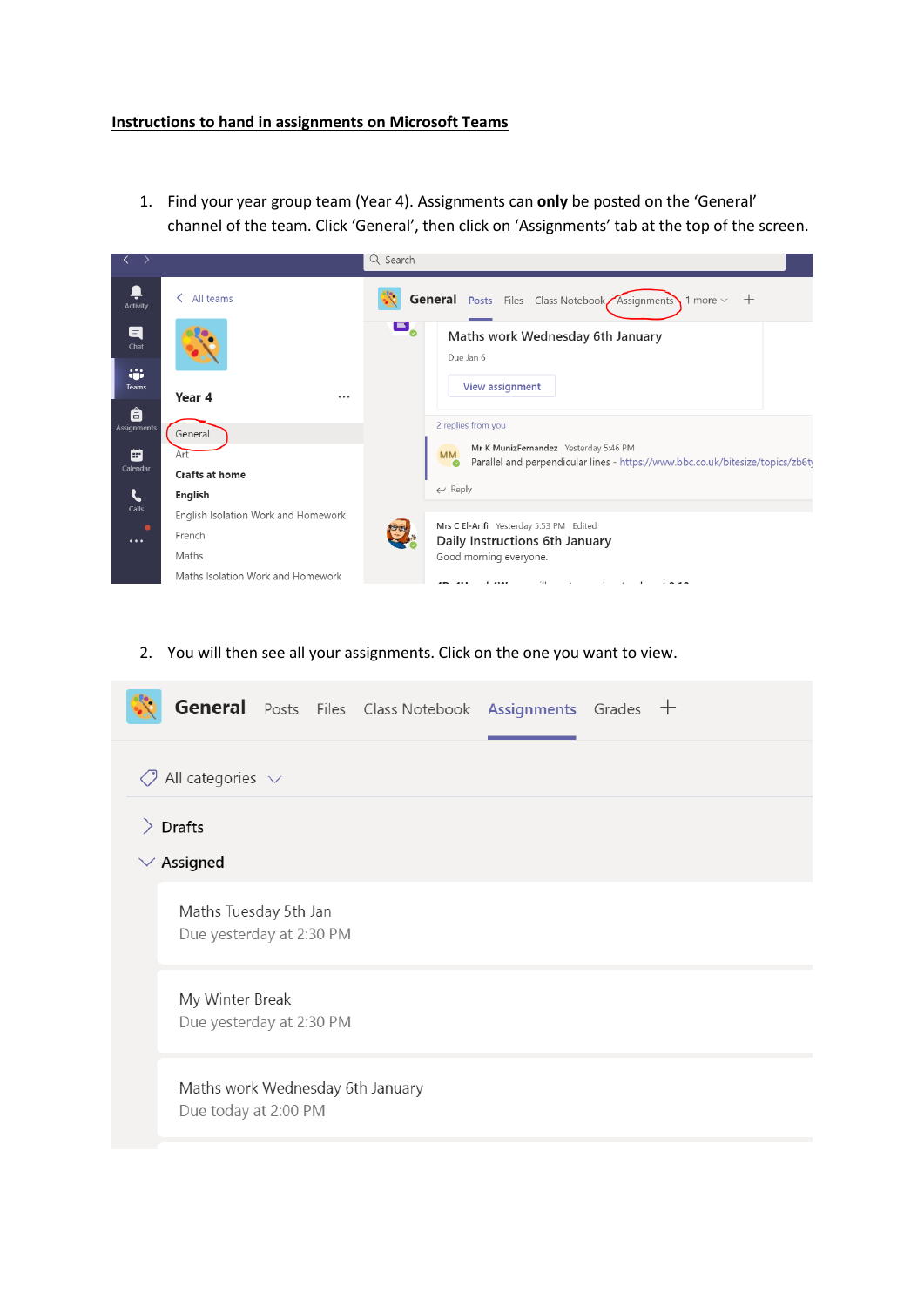3. An assignment might have several resources for you to use, as well as your work:



4. Work on your document. You can close it and come back later to it as many times you need before you '**Hand in'**. Your work saves automatically so you do not need to save it, you can just close it. Be careful! Closing your document **DOES NOT** mean you have handed it in to your teacher!

|                                                             |            | $\times$<br><b>MM</b>                                                                                                   |
|-------------------------------------------------------------|------------|-------------------------------------------------------------------------------------------------------------------------|
|                                                             |            | Close                                                                                                                   |
| $\Omega$<br>Search<br>$\exists$ $\vee$ $\equiv$ $\vee$<br>靣 | $\sqrt{ }$ | <b>Student Work</b>                                                                                                     |
|                                                             |            | Viewed January 5, 2021 at 8:38 PM<br><b>View History</b><br>Geometry in flags investiga •••<br>$\mathbf{w}$<br>Feedback |
|                                                             |            | Enter feedback                                                                                                          |
| <b>Iles</b> at the top. They are                            |            |                                                                                                                         |
| gles are the same. It Has                                   |            |                                                                                                                         |
| angles are isosceles,                                       |            |                                                                                                                         |
| o white lines making a                                      |            |                                                                                                                         |
| el lines, nor                                               |            | No points                                                                                                               |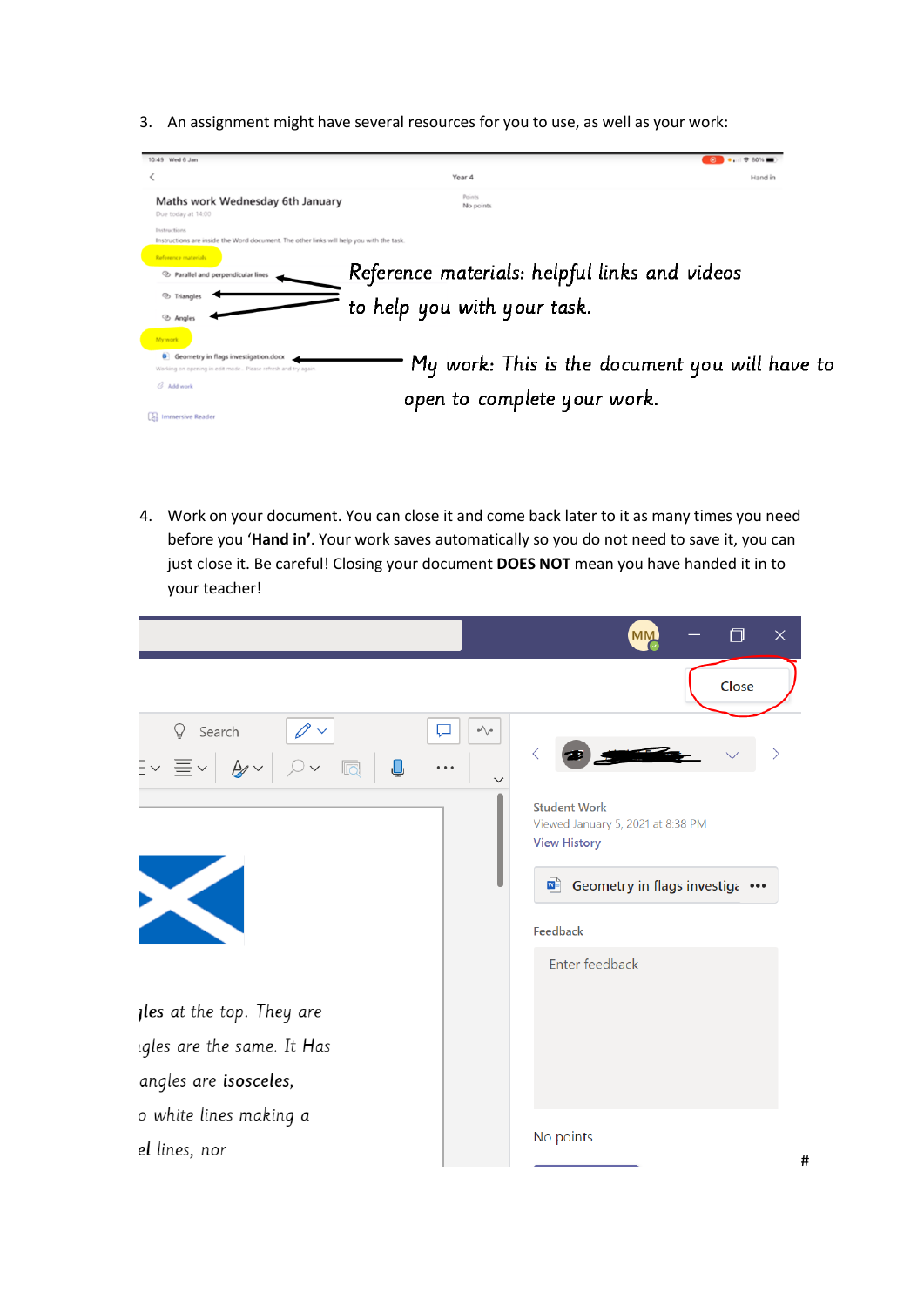5. Once your work is finished, **close the document** you were working on and go back to the assignment. You should see the option of 'handing in' the assignment on the top right.

| 10:49 Wed 6 Jan                                                                                            |                     | $\circ$ $\bullet$ $\bullet$ $\circ$ $\circ$ $\circ$ $\bullet$ $\bullet$ |
|------------------------------------------------------------------------------------------------------------|---------------------|-------------------------------------------------------------------------|
|                                                                                                            | Year 4              | <b>Hand</b> in                                                          |
| Maths work Wednesday 6th January<br>Due today at 14:00                                                     | Points<br>No points |                                                                         |
| Instructions<br>Instructions are inside the Word document. The other links will help you with the task.    |                     |                                                                         |
| Reference materials                                                                                        |                     |                                                                         |
| <sup>2</sup> Parallel and perpendicular lines                                                              |                     |                                                                         |
| <sup>2</sup> Triangles                                                                                     |                     | This is how $I$ 'send' my                                               |
| hangles                                                                                                    |                     |                                                                         |
| My work                                                                                                    |                     | work to my teacher                                                      |
| ۰<br>Geometry in flags investigation.docx<br>Working on opening in edit mode Please refresh and try again. |                     |                                                                         |
| $\alpha$ Add work                                                                                          |                     |                                                                         |
| <b>As Immersive Reader</b>                                                                                 |                     |                                                                         |

6. If you have done your work on paper instead of the computer, you can upload a picture of your work. Please remember to click **'Hand in'** when you have uploaded your work!

| 10:49 Wed 6 Jan                                                                         |                        |
|-----------------------------------------------------------------------------------------|------------------------|
| K                                                                                       |                        |
| Maths work Wednesday 6th January                                                        |                        |
| Due today at 14:00                                                                      |                        |
| Instructions                                                                            |                        |
| Instructions are inside the Word document. The other links will help you with the task. |                        |
| Reference materials                                                                     |                        |
| <sup>2</sup> Parallel and perpendicular lines                                           |                        |
| hangles                                                                                 |                        |
| ⊙ Angles                                                                                |                        |
| My work                                                                                 |                        |
| Geometry in flags investigation.docx<br>۰                                               |                        |
| Working on opening in edit mode Please refresh at                                       | Click here to add      |
| G Add work                                                                              | pictures of your work. |
|                                                                                         |                        |

7. Your assignment will be sent when you click '**Hand in'**. If you wish to make some changes, you can go back to the assignment and click **'Undo hand in'**. You will be allowed to make changes in your work again and hand it back in when you have finished.